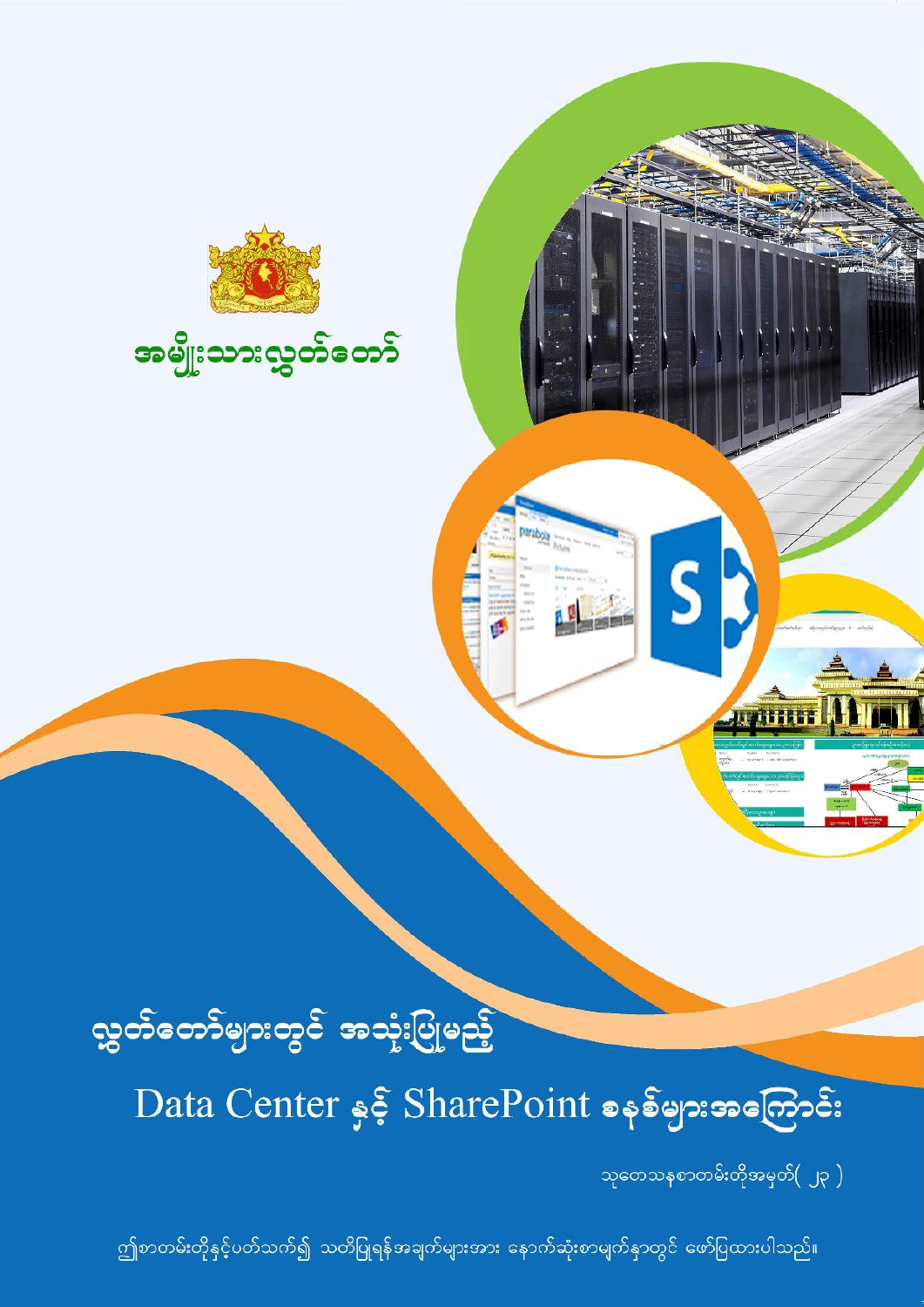### လွှတ်တော်များတွင်အသုံးပြုမည့် Data Center နှင့် SharePoint စနစ်များအကြောင်း

## နိဒါန်း

၁။ နိုင်ငံတကာလွှတ်တော်များတွင် လွှတ်တော်၏လုပ်ငန်းတာဝန်များအား ကွန်ပျူတာအသုံးပြု စနစ်ဖြစ်သည့် e-parliament စနစ်အား အကောင်အထည်ဖော်လာကြသည်နှင့်အညီ အမျိုးသား လွှတ်တော်အပါအဝင် လွှတ်တော်(၃)ရပ်သည်လည်း e-parliament စနစ်ဖြစ်ပေါ်လာစေရေး အစဉ် တစ်စိုက် ကြိုးစားလာခဲ့ရာ၊ ယခုအခါ လွှတ်တော်အသီးသီးတွင် Website များ၊ လွှတ်တော်ဆိုင်ရာ Software များ၊ e-voting စနစ်နှင့် အခြားစနစ်များကို အသုံးပြုလာနိုင်ပြီဖြစ်သကဲ့သို့ Data Center အား တည်ဆောက်ကာ ပါဝင်အသုံးပြုလာနိုင်ပြီဖြစ်ပါသည်။ Data Center တည်ဆောက် ခြင်းသည် Data Center တွင် လွှတ်တော်ကိုယ်စားလှယ်များနှင့် ဝန်ထမ်းများအသုံးပြုနိုင်မည့် Software များအား ထားရှိကာ ရယူသုံးစွဲသွားရန် ရည်ရွယ်ဆောင်ရွက်ခြင်းဖြစ်ပါသည်။ ပထမဆုံး လုပ်ငန်းအနေဖြင့် Microsoft SharePoint စနစ်အား စတင်အသုံးပြုမည်ဖြစ်ပြီး Data Center နှင့် SharePoint စနစ်များအကြောင်း လေ့လာသိရှိနိုင်စေရန် တင်ပြလိုခြင်းဖြစ်ပါသည်။

### Data Center တည်ဆောက်ရခြင်း၏ရည်ရွယ်ချက်

၂။ လွှတ်တော်ရုံး(၃)ရုံးရှိ Digital သတင်းအချက်အလက်များ၊ Application များကို သိမ်းဆည်းထားသည့် Computer များ၊ Server များ၊ Device များအား တစ်နေရာတည်းတွင် တစ်စုတစ်ဝေးတည်းထားရှိရန်နှင့် အဆိုပါစက်ပစ္စည်းများအတွက် လိုအပ်သော Space, Electricity, Environmental Control, Communication Connection, IT Equipment, Security အစရှိသည့်စနစ်များကိုအသုံးပြုလျက် (၂၄)နာရီပတ်လုံး ဝန်ဆောင်မှုပေးနိုင်ရန်အတွက်ဖြစ်ပါသည်။

# Data Center နှင့်ချိတ်ဆက်ခြင်းဖြင့် ရရှိနိုင်သည့်ဝန်ဆောင်မှုများ

၃။ Data Center တစ်ခုတည်ဆောက်ပြီး ရုံးဌာနအသီးသီးတို့မှ ချိတ်ဆက်အသုံးပြုခြင်းဖြင့် ရရှိ နိုင်သည့်ဝန်ဆောင်မှု (Services) များမှာ အောက်ပါအတိုင်းဖြစ်ပါသည်-

- (က) အသုံးချ Application များနှင့် Software များ၏လုံခြုံမှုစနစ် (Firewall)၊
- (ခ) စက်ပစ္စည်း Hardware များ၏လုံခြုံမှုစနစ် $\overline{\text{ (CCTV, Door} }$  Lock System)၊
- (ဂ) Virus များရန်မှကာကွယ်မည့် Antivirus Server စနစ် (Symantec)၊
- (ဃ) Active Directory Service ၊
- (င) အမျိုးသားလွှတ်တော်အတွက် အချက်အလက်သိမ်းဆည်းရန်သတ်မှတ်ထားရှိမှု ( $1 \text{ TB}$ Storage)၊
- (စ) Intranet ချိတ်ဆက်ဆောင်ရွက်နိုင်မှု၊
- (ဆ) အခြားလွှတ်တော်များနှင့် အချက်အလက်များဖလှယ်ရယူနိုင်မှု။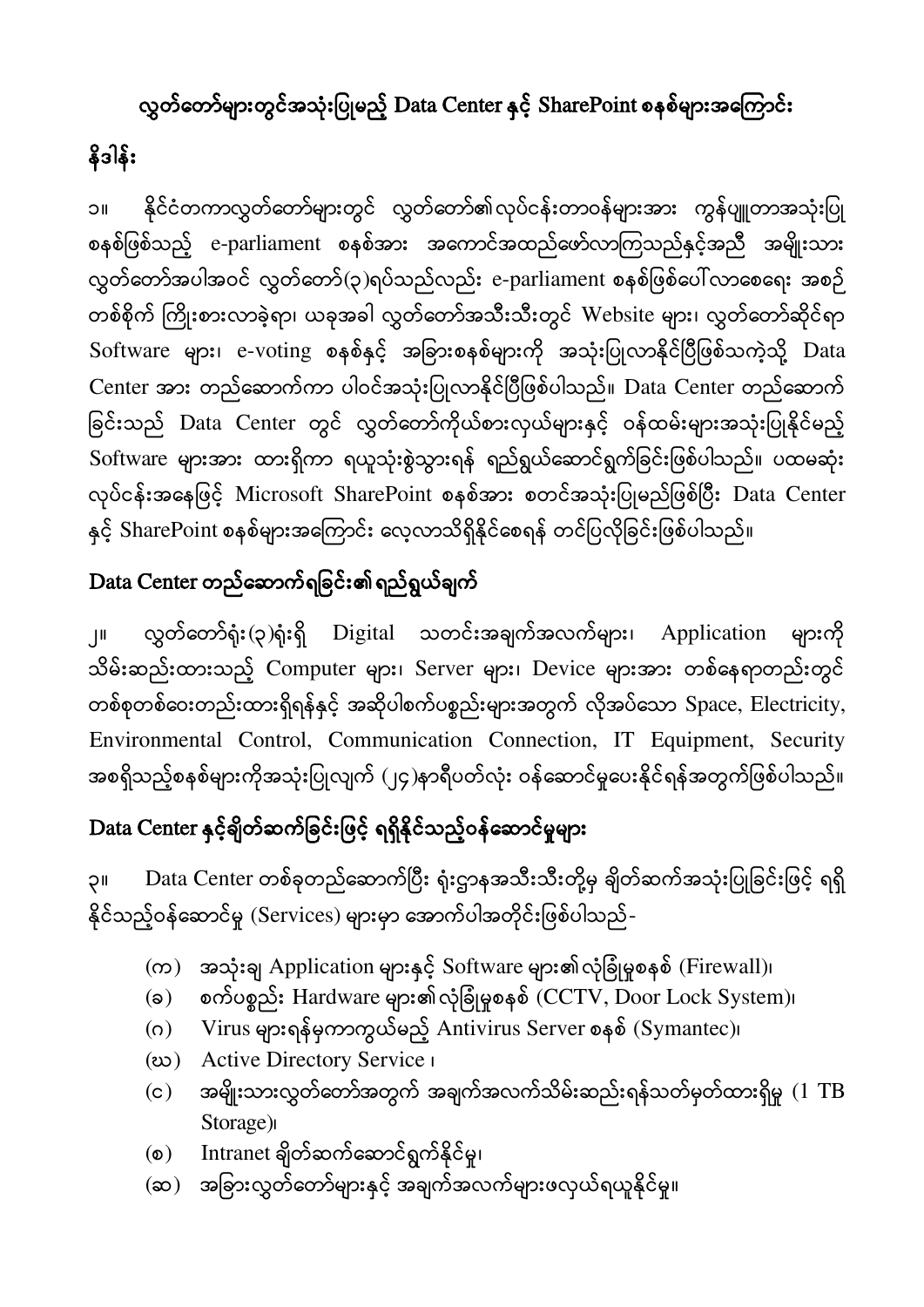### $Data Center$  ၏လက်ရှိအခြေအနေ

၄။ Data Center အား ပြည်ထောင်စုလွှတ်တော်၊ ဧဗ္ဗူသီရိအဆောင်တွင်ထားရှိပြီး အမျိုးသား လွှတ်တော်ရှိ Client Computer များအား Data Center နှင့်ချိတ်ဆက်အသုံးပြုနိုင်ရန်အတွက် Network ချိတ်ဆက်ဆောင်ရွက်ပြီးဖြစ်ပါသည်။ Data Center တွင် အမျိုးသားလွှတ်တော်၏ Data များသိမ်းဆည်းရန်အတွက် File Server တစ်ခုထားရှိပါသည်။ ထို File Server မှ အချက်အလက်များအား နေ့စဉ် ၊ အပတ်စဉ် Backup ရယူပေးလျက်ရှိပါသည်။ ထို့ကြောင့် ဌာနများ အနေဖြင့် မိမိတို့သိမ်းဆည်းလိုသော အချက်အလက်များနှင့် မျှဝေသုံးစွဲလိုသည့် အချက်အလက် များအား Shared Drive တွင် ထိန်းသိမ်းထားနိုင်ပြီဖြစ်ပါသည်။ ယင်း Data များအား မတော်တဆ ဖျက်မိခြင်း၊ မသမာသူတို့၏တိုက်ခိုက်မှုကြောင့် ပျက်စီးသွားခြင်းများဖြစ်ပေါ်ပါက ကွန်ပျူတာ အတွင်းရှိ Storage Drive (C/D/E..) တွင် သိမ်းဆည်းထားသော Data များမှအပ Shared Drive တွင် သိမ်းဆည်းထားသည့် Data များကို ပြန်လည်ရှာဖွေပေးနိုင်မည်ဖြစ်ပါသည်။



ပုံ(၁) ပြည်ထောင်စုလွှတ်တော်၊ ဓမ္ဗူသီရိအဆောင်ရှိ Data Center

၅။ အဆိုပါ Shared Drive အား လွှတ်တော်များရှိ ဌာနများအသုံးပြုရန်အတွက် ဌာနအလိုက် Folder များတည်ဆောက်ပေးပြီးဖြစ်ပါသည်။ ထို့ကြောင့် ဌာနများအနေဖြင့် သက်ဆိုင်ရာ Folder အောက်တွင် မိမိတို့ဌာန၏အဓိကလုပ်ငန်းများ (သို့မဟုတ်) အဓိကလိုအပ်မည့် ဆောင်ရွက်ချက် ခေါင်းစဉ်ဖြင့် Folder များခွဲ၍ Data များအား စနစ်တကျသိမ်းဆည်းရန် လိုအပ်ပါသည်။ Shared

D:\AMH-RPI-DT-011\2nd Meeting\ICT Briefing\Data Center & SharePoint\Share Point' Advantage update.docx

J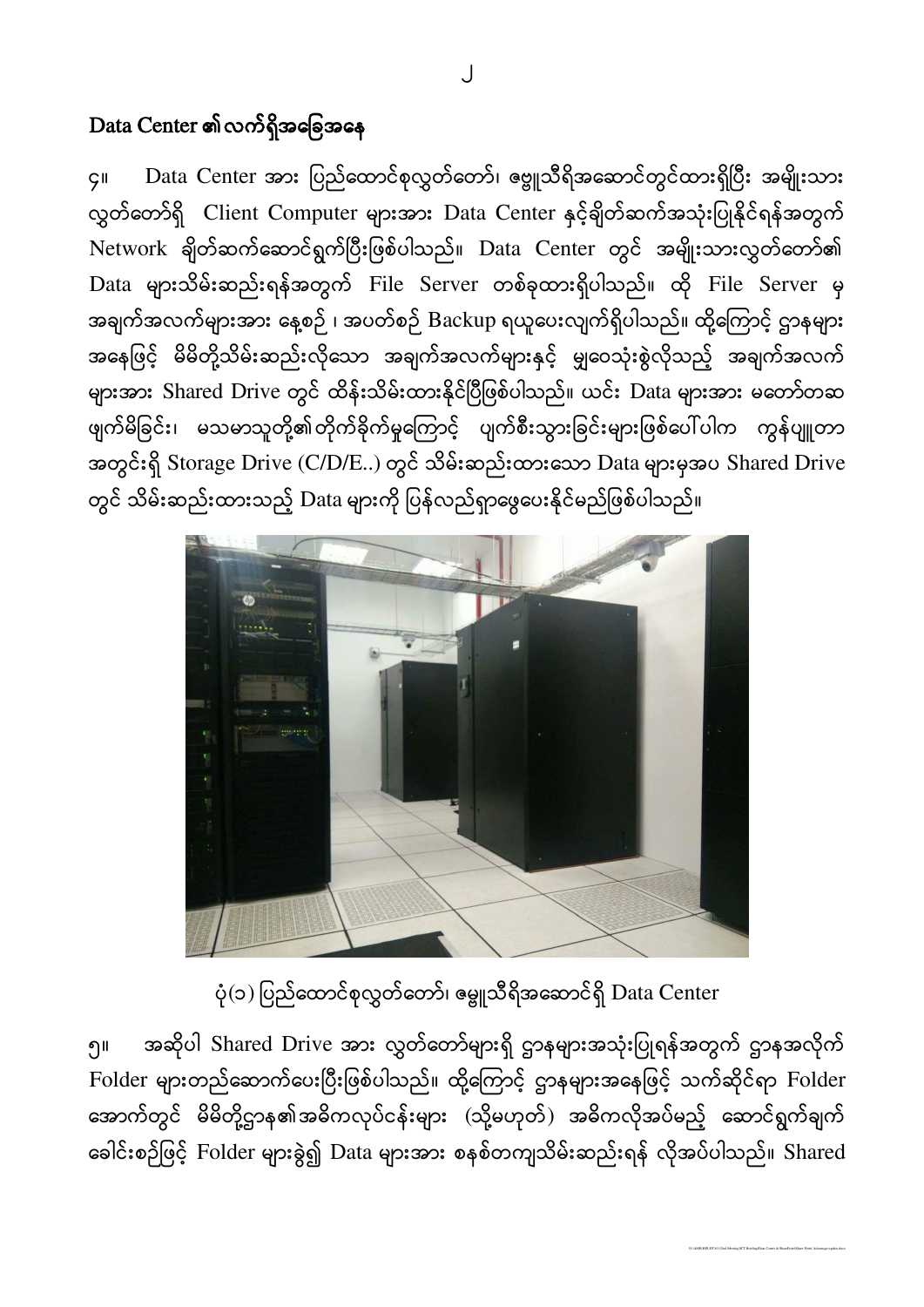Drive အတွင်းရှိ Folder များ အသုံးပြုမှုအား ဌာနခွဲများအလိုက် Permission ပေး၍ ဆောင်ရွက် ထာဵရ္ိပါသညံ။



 $\dot{\varphi}$ (၂) Shared Drive အတွင်းရှိ Folder Structure ပုံ

#### Microsoft SharePoint

၆။ SharePoint System ဆိုသည်မှာ ကုမ္ပဏီများ၊ အဖွဲ့အစည်းများ၏ Document များအား စီမံခန့်ခွဲရန်၊ တစ်နေရာတည်းတွင် စုစည်းသိမ်းဆည်းရန်နှင့် မျှဝေသုံးစွဲနိုင်ရန် Microsoft မှ ရည်ရွယ်ထုတ်လုပ်ထားသည့် စနစ်တစ်ခုဖြစ်ပါသည်။ အဆိုပါ SharePoint အား Aspx Programming Language ဖြင့်ရေးသားထားပြီး ကမ္ဘာပေါ်တွင်လူသုံးများသည့် စနစ်တစ်ခုလည်း ဖြစ်ပါသည်။ SharePoint အားအသုံးပြုရာတွင် ကွန်ပျူတာ၊ မိုဘိုင်းဖုန်း၊ Tablet များဖြင့်သုံးစွဲ နိုင်ပြီး သုံးစွဲရန်အတွက် Internet Browser တစ်ခုရှိရန်သာလိုအပ်ပါသည်။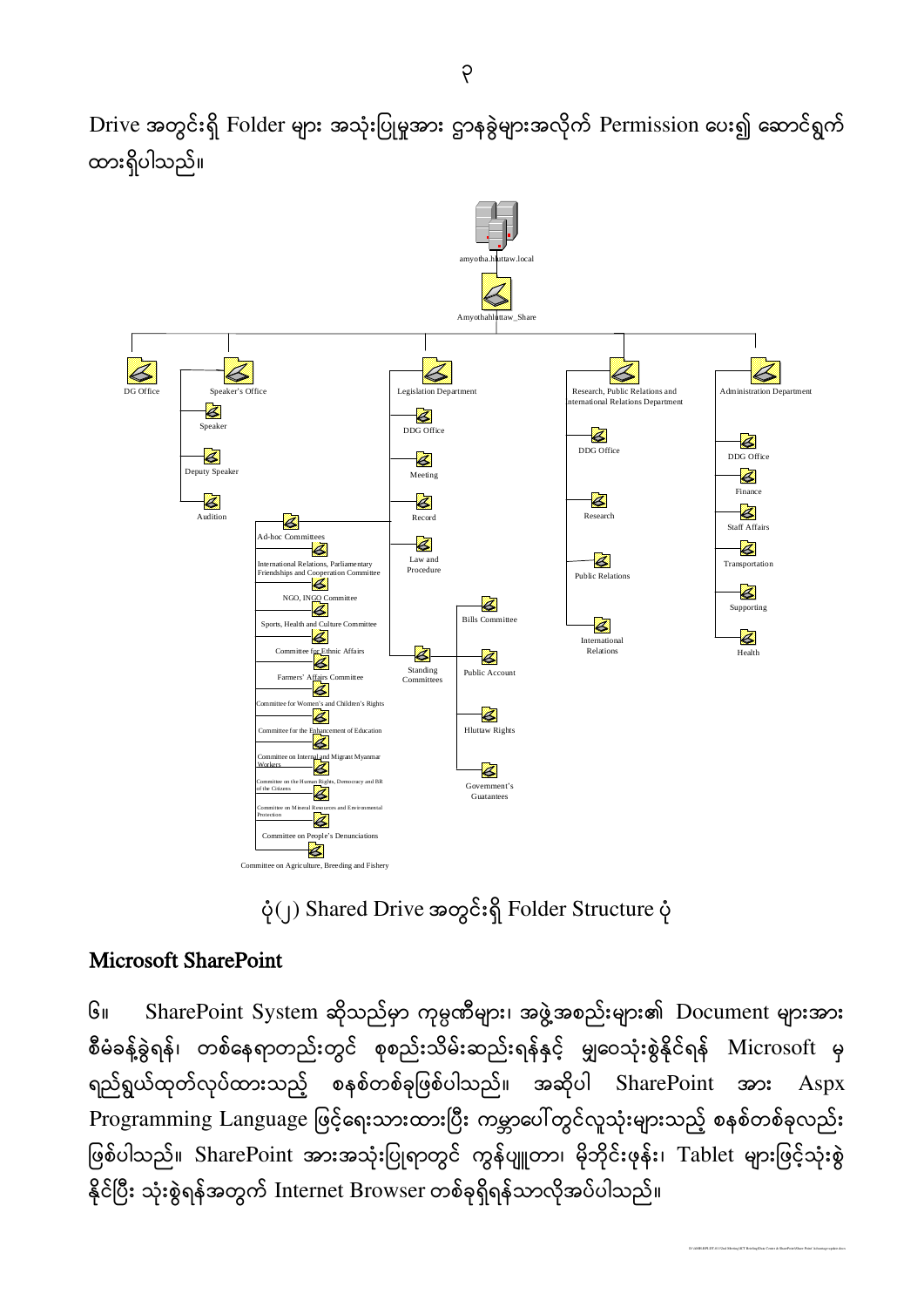၇။ Microsoft SharePoint စနစ်အား လွှတ်တော်များအတွင်းတွင် အသုံးပြုရန်အတွက် UNDP/IPU ၏အကူအညီဖြင့်စတင်ခဲ့ပြီး လွှတ်တော်(၁)ရပ်မှဝန်ထမ်း(၃)ဦးစီဖြင့် စတင်ဆောင်ရွက် ခဲ့ပါသည်။ ထိုသို့ဆောင်ရွက်ရာတွင် ဝန်ထမ်းများမှ ကျွမ်းကျင်စွာလုပ်ဆောင်နိုင်ရေးရည်ရွယ်လျက် ပြင်ပပညာရှင်များဖြင့် သင်တန်းများပေးကာ လွှတ်တော် SharePoint အား စတင်တည်ဆောက် လျက်ရှိပါသည်။

၈။ SharePoint System သည် လွှတ်တော်ရုံးများမှ ဝန်ထမ်းများသာမက လွှတ်တော် ကိုယ်စားလှယ်များအနေဖြင့်လည်း လိုအပ်ပါက ဝင်ရောက်အသုံးပြုနိုင်ရန်အတွက် တည်ဆောက် ထားသည့်စနစ်တစ်ခုဖြစ်ပါသည်။ အဆိုပါ SharePoint System အား ဩစတေးလျနိုင်ငံ၊ Parliament of Newsouthwhale နှင့် UK လွှတ်တော်တို့တွင် လက်ရှိအသုံးပြုလျက်ရှိပါသည်။



ပုံ (၃) လွှတ်တော်တွင်ဆောင်ရွက်လျက်ရှိသည့် SharePoint ပုံစံ

### SharePoint အသုံးပြုခြင်းဖြင့် ရရှိနိုင်သည့်အကျိုးကျေးဇူးများ

၉။ SharePoint အားအသုံးပြုဆောင်ရွက်ိခြင်းဖြင့် ရရှိနိုင်သည့်အကျိုးကျေးဇူးများမှာ အောက်ပါ အတိုင်းဖြစ်ပါသည် -

- (က) Reversioning (ယခင်ပြုပြင်ခဲ့သည့်ဖိုင်အဟောင်းအား ပြန်လည်ရယူနိုင်ခြင်း)၊
- ( ခ) Check in / Check out (မိမိအသုံးပြုနေသောဖိုင်အား အခြားသူပြုပြင်၍မရအောင်  $Lock$  ချထားခြင်း)၊
- ( ဂ) Coauthoring (ဖိုင်တစ်ခုအား လူအများမှ တစ်ပြိုင်တည်းပြင်ဆင်တည်းဖြတ်နိုင်ခြင်း)၊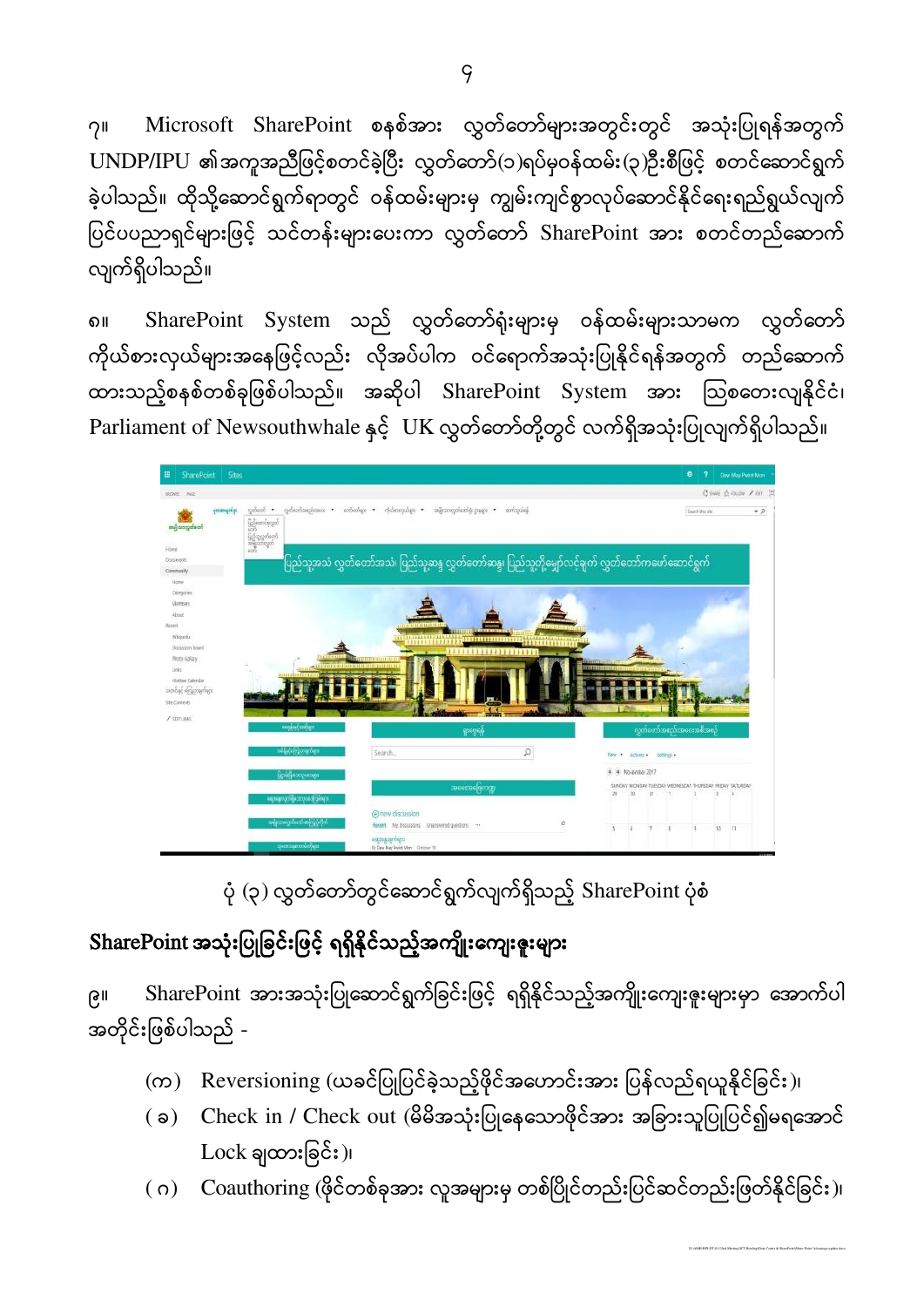- (ဃ) Wiki Page (မိမိ SharePoint အတွင်း Link များချိတ်ဆက်ဆောင်ရွက်နိုင်ခြင်း)၊
- ( င) Alert (မိမိဖိုင်အား အခြားသူများမှဝင်ရောက်ပြင်ဆင်ပါကသတိပေးခြင်း)၊
- ( စ) Calendar (ပြက္ခဒိန်) တို့ဖြစ်ကြပါသည်။

#### Reversioning

၁၀။ Versioning ဆိုသည်မှာ အသုံးပြုနေသော ဖိုင်တစ်ခုတည်းတွင်ပင် ပြင်/ဖျက် ပြုလုပ်ခြင်း များအား ကူညီထောက်ပံ့ပေးခြင်းဖြစ်ပါသည်။ ဥပမာ-test.docx ဖိုင်တစ်ခုတွင် စတင်ဖွင့်လှစ်စဉ်က စာကြောင်း (၃)ကြောင်းခန့်သာရှိသော်လည်း ထပ်မံထည့်သွင်းသည့် နောက်တိုးစာကြောင်းများအား Version 2, 3, စသဖြင့် ထပ်မံတိုးချဲ့သတ်မှတ်သိမ်းပေးထားခြင်းဖြစ်ပါသည်။ အောက်ဖော်ပြပါပုံ တွင်ကြည့်ရှုနိုင်ပါသည်။

|             |         |          | × |
|-------------|---------|----------|---|
|             |         |          |   |
| Modified By | Size    | Comments |   |
| Three, Test | 18.9 KB |          |   |
| Three, Test | 18.9 KB |          |   |
| Two, Test   | 18.8 KB |          |   |
| Two, Test   | 18.8 KB |          |   |
| □ Two, Test | 18.1 KB |          |   |
|             |         |          |   |

 $\dot{\varphi}(\varsigma)$  SharePoint အတွင်းရှိ ဖိုင်တစ်ခု၏ Versioning အား ပြန်လည်ကြည့်ရှုနိုင်သည့်ပုံ

### Check in / Check out စနစံ

၁၁။ SharePoint စနစ်တွင် Check in / Check out ဟုခေါ်ဆိုသည့် စနစ်တစ်ခုပါဝင်ပါသည်။ ထိုစနစ်သည် ဟိုတယ်တစ်ခုတွင် အခန်းတစ်ခုအား Check in ပြုလုပ်ထားပါက နောက်ထပ် တစ်ယောက်အား ငှားရန်မဖြစ်နိုင်တော့သလို Document တစ်ခုအား တစ်စုံတစ်ယောက်မှ Check in ပြုလုပ်ထားပါက အခြားတစ်ယောက်မှ ဖတ်ရှုရုံသာရရှိနိုင်မည်ဖြစ်ပြီး ဝင်ရောက်ပြုပြင်၍မရနိုင် တော့သည့်ပုံစံမျိုးဖြစ်ပါသည်။ Check Out ပြန်လည်ပြုလုပ်မှသာ အခြားအသုံးပြုသူများမှ ပြန်လည် ပြုပြင်နိုင်မည်ဖြစ်ပါသည်။ ထိုသို့ကန့်သတ်ပေးထားခြင်းအားဖြင့် SharePoint တွင် ဝင်ရောက်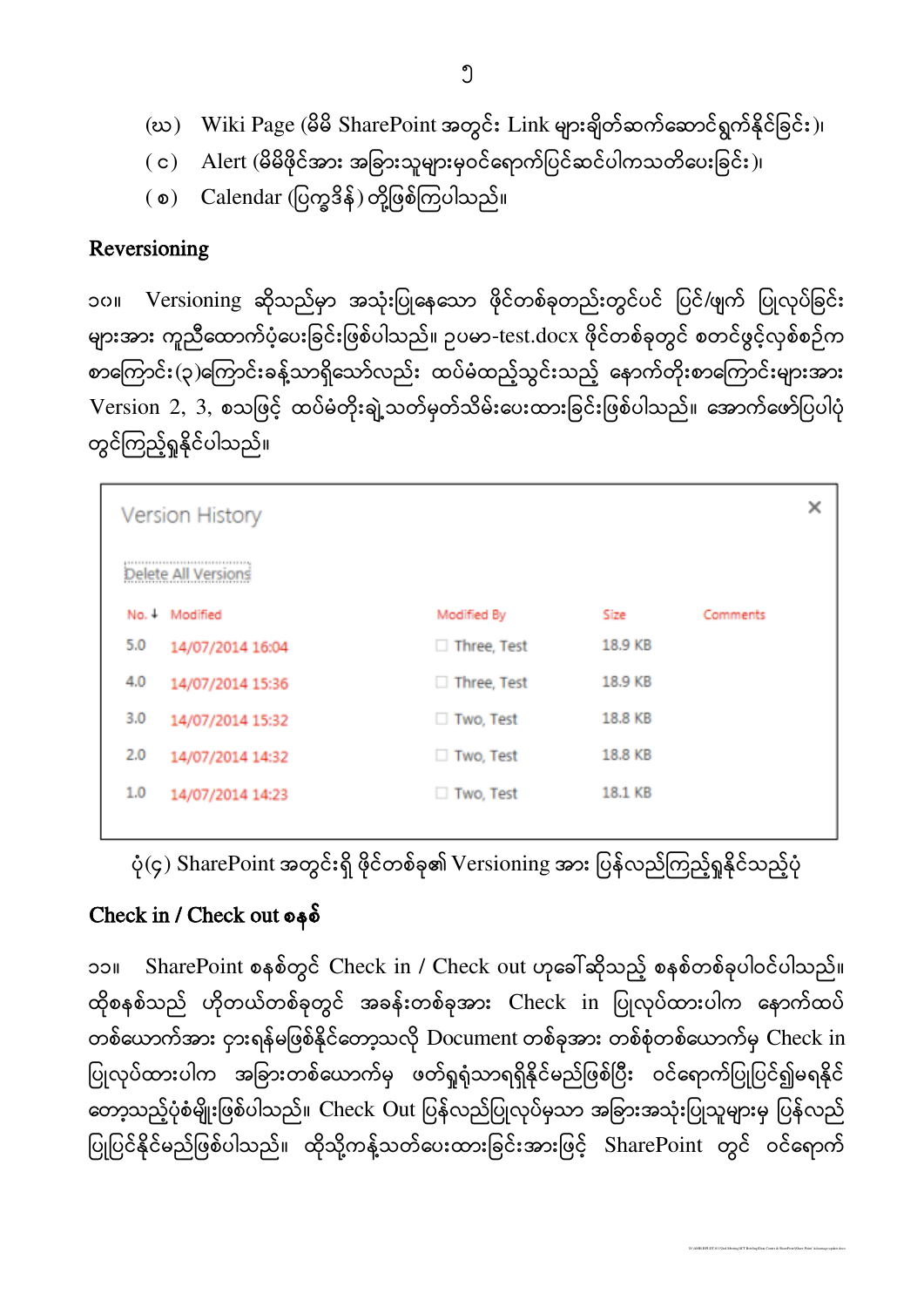အသုံးပြုသူများအနေဖြင့် မိမိ၏မပြီးဆုံးသေးသောအလုပ်များနှင့် အခြားသူများပြင်ဆင်ရန်မလိုသည့် ကိစ္စရပ်များကို ကာကွယ်ပြီးသားဖြစ်ပါမည်။

| Powered by itgroove                                            |                                                                                    |                                                                                                                      |                |                                                 |
|----------------------------------------------------------------|------------------------------------------------------------------------------------|----------------------------------------------------------------------------------------------------------------------|----------------|-------------------------------------------------|
| <b>FILES</b><br>LIBRARY<br><b>BROWSE</b>                       |                                                                                    |                                                                                                                      |                |                                                 |
| жъ<br>New<br>Upload<br>New<br>Folder<br>Document<br>Document + | Check Out<br>à<br><b>R</b> Check In<br>Edit<br>Document <b>C</b> Discard Check Out | <b>D</b> Version History<br><u>ia</u><br>瞗<br>Shared With<br>View<br>Edit<br>Properties Properties X Delete Document | Share          | Popularity<br>Follow<br>Alert<br>Me -<br>Trends |
| New                                                            | Open & Check Out                                                                   | Manage                                                                                                               |                | Share & Track                                   |
| Home<br>Document Libraries                                     | <b>All Documents</b><br>0.0.0                                                      | $\left(\frac{1}{\sqrt{1}}\right)$ new document or drag files here<br>Find a file                                     | ρ              |                                                 |
| Documents                                                      | √                                                                                  |                                                                                                                      |                |                                                 |
| Required Check Out On                                          | Name                                                                               | Modified                                                                                                             | Modified By    |                                                 |
| Notebook                                                       | 囁<br>Test File 2 #                                                                 | 3 minutes ago<br>$\cdots$                                                                                            | Karin Skapski  |                                                 |
| Pictures                                                       | 囁<br>Test File #                                                                   | 7 minutes ago<br>888                                                                                                 | Kelly Marshall |                                                 |
| Lists                                                          |                                                                                    |                                                                                                                      |                |                                                 |

ပုံ (၅) Check in / Check out စနစ်အားပြသသည့်ပုံ

### **Coauthoring**

၁၂။ Coauthoring ဆိုသည်မှာ ဖိုင်တစ်ခုအား လူအများမှ တစ်ကြိမ်တည်း တစ်ပြိုင်တည်း ဝင်ရောက်ပြင်ဆင်လုပ်ကိုင်ဆောင်ရွက်နိုင်ခြင်းဖြစ်ပါသည်။ ဥပမာ - အစည်းအဝေးမှတ်တမ်းဖိုင် တစ်ခုအား တည်ဆောက်ဖြည့်စွက်ပြင်ဆင်ရန်လိုအပ်ချိန်တွင် ဝန်ထမ်းတစ်ဦးသာမက အခြားတာဝန်ရှိ ဝန်ထမ်းများကလည်း တစ်ချိန်တည်း၌ ဖိုင်တစ်ခုတည်းပေါ်တွင် တစ်ပြိုင်တည်းဆောင်ရွက်နိုင်မည့် စနစ်ဖြစ်ပါသည်။ ထိုသို့ဆောင်ရွက်ရာတွင် User တစ်ဦးချင်းစီအား စာပိုဒ်တစ်နေရာစာ ဆောင်ရွက် ခွင့်ပြုထားပြီး ဆောင်ရွက်နေစဉ်မှာပင် မည်သူလုပ်ဆောင်နေသည်ကိုလည်း ပြသပေးနေမည်ဖြစ် ပါသည်။ ပိုမိုရှင်းလင်းစွာသိရှိနိုင်ရန် တင်ပြရမည်ဆိုပါက ကော်မတီတစ်ခုတွင်ပြုလုပ်ခဲ့ပြီးဖြစ်သည့် အစည်းအဝေးတစ်ခု၏အစည်းအဝေးမှတ်တမ်းအား ကော်မတီမှဝန်ထမ်းတစ်ဦးက SharePoint System တွင် ဆောင်ရွက်နေစဉ်အတွင်း အခြားတာဝန်ရှိဝန်ထမ်းတစ်ဦးက လိုအပ်ချက်များကို ထပ်မံ ဖြည့်စွက်ခြင်း၊ ပြင်ဆင်ခြင်းများဆောင်ရွက်နိုင်သည့်အပြင် ကော်မတီဥက္ကဋ္ဌကဆွေးနွေးချက်များ၊ ဆုံးဖြတ်ချက်များ ထပ်မံပြင်ဆင်ထည့်သွင်းခြင်းတို့ကို စာဖိုင်တစ်ခုတည်းတွင် တစ်ချိန်တည်းဝင်ရောက် ဆောင်ရွက်နိုင်သည့်စနစ်ဖြစ်ပါသည်။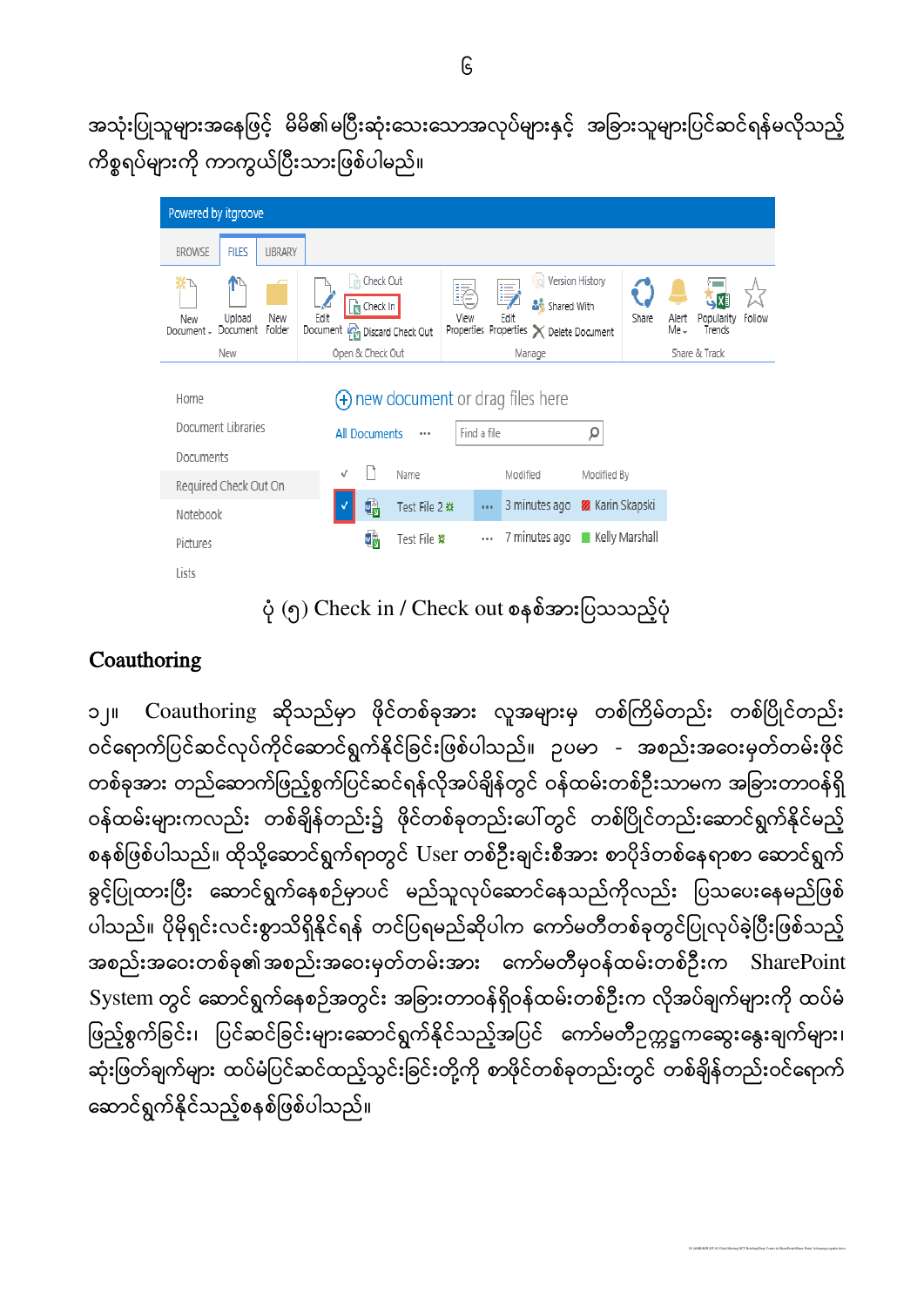

 $\phi$  (၆) Coauthoring အားပြသနေသည့်ပုံ

#### Wiki Page

၁၃။ Wiki page သည် SharePoint အတွင်းတွင် မိမိညွှန်းဆိုလိုသောနေရာများအား လင့်ခ်ရိုတ် ဆက်ညွှန်းဆိုနိုင်ရန် ဆောင်ရွက်ပေးနိုင်သည့် နေရာတစ်ခုဖြစ်ပါသည်။ Internet တွင် မြင်တွေ့နေ ကြရသည့် Wikipedia Website ပုံစံမျိုးဖြစ်ပါသည်။ ဥပမာ - SharePoint အသုံးပြုမည့်ဌာနကြီး များနှင့်ပတ်သက်သည့် ဥပဒေလုပ်ထုံး၊ လုပ်နည်းများအား လင့်ခ်ချိတ်အသုံးပြုနိုင်သည့် Tool တစ်ခု ဖြစ်ပါသည်။

| <b>BROWSE</b><br>PAGE<br>Þ<br>Check Out<br>Rename<br>Page<br><b>Properties</b><br>Edit<br>Manage<br><b>Updated Pages</b><br>New Wiki Page<br>Home. | Pl- Page History<br><b>A</b> <sup>2</sup> Page Permissions<br>E-mail a<br>X Delete Page<br>Welcome to your wiki library!<br>You can get started and add content to this page by clicking Edit at the top of this page, or you can learn more about wiki libraries by clicking How To<br>Use This Library. | <b>Popularity</b><br>Share & Track | ත<br>₫<br>Make<br>Incoming<br>Links<br>Homepage<br>Page Actions | ö<br>Library<br>View All<br>Pages<br>Settings<br>Page Library | $\left( \cdot \right)$<br>Tags &<br>Notes<br>Tags and Notes |  | $O$ share $\frac{1}{2}$ follow $\neq$ edit |
|----------------------------------------------------------------------------------------------------------------------------------------------------|-----------------------------------------------------------------------------------------------------------------------------------------------------------------------------------------------------------------------------------------------------------------------------------------------------------|------------------------------------|-----------------------------------------------------------------|---------------------------------------------------------------|-------------------------------------------------------------|--|--------------------------------------------|
|                                                                                                                                                    |                                                                                                                                                                                                                                                                                                           |                                    |                                                                 |                                                               |                                                             |  |                                            |
|                                                                                                                                                    |                                                                                                                                                                                                                                                                                                           |                                    |                                                                 |                                                               |                                                             |  |                                            |
| How To Use This Library                                                                                                                            | What is a wiki library?<br>Wikiwiki means quick in Hawaiian. A wiki library is a document library in which users can easily edit any page. The library grows organically by linking                                                                                                                       |                                    |                                                                 |                                                               |                                                             |  |                                            |
| Home                                                                                                                                               | existing pages together or by creating links to new pages. If a user finds a link to an uncreated page, he or she can follow the link and create the page.                                                                                                                                                |                                    |                                                                 |                                                               |                                                             |  |                                            |
| Documents<br>Recent                                                                                                                                | In business environments, a wiki library provides a low-maintenance way to record knowledge. Information that is usually traded in e-mail messages,<br>gleaned from hallway conversations, or written on paper can instead be recorded in a wiki-library, in context with similar knowledge.              |                                    |                                                                 |                                                               |                                                             |  |                                            |
| Wiki Library<br>KB Samples Library<br>Announcements<br>Drop Off Library                                                                            | Other example uses of wiki libraries include brainstorming ideas, collaborating on designs, creating an instruction quide, gathering data from the field,<br>tracking call center knowledge, and building an encyclopedia of knowledge.                                                                   |                                    |                                                                 |                                                               |                                                             |  |                                            |

 $\phi$  (၇) Wiki Page အားပြသနေသည့်ပုံ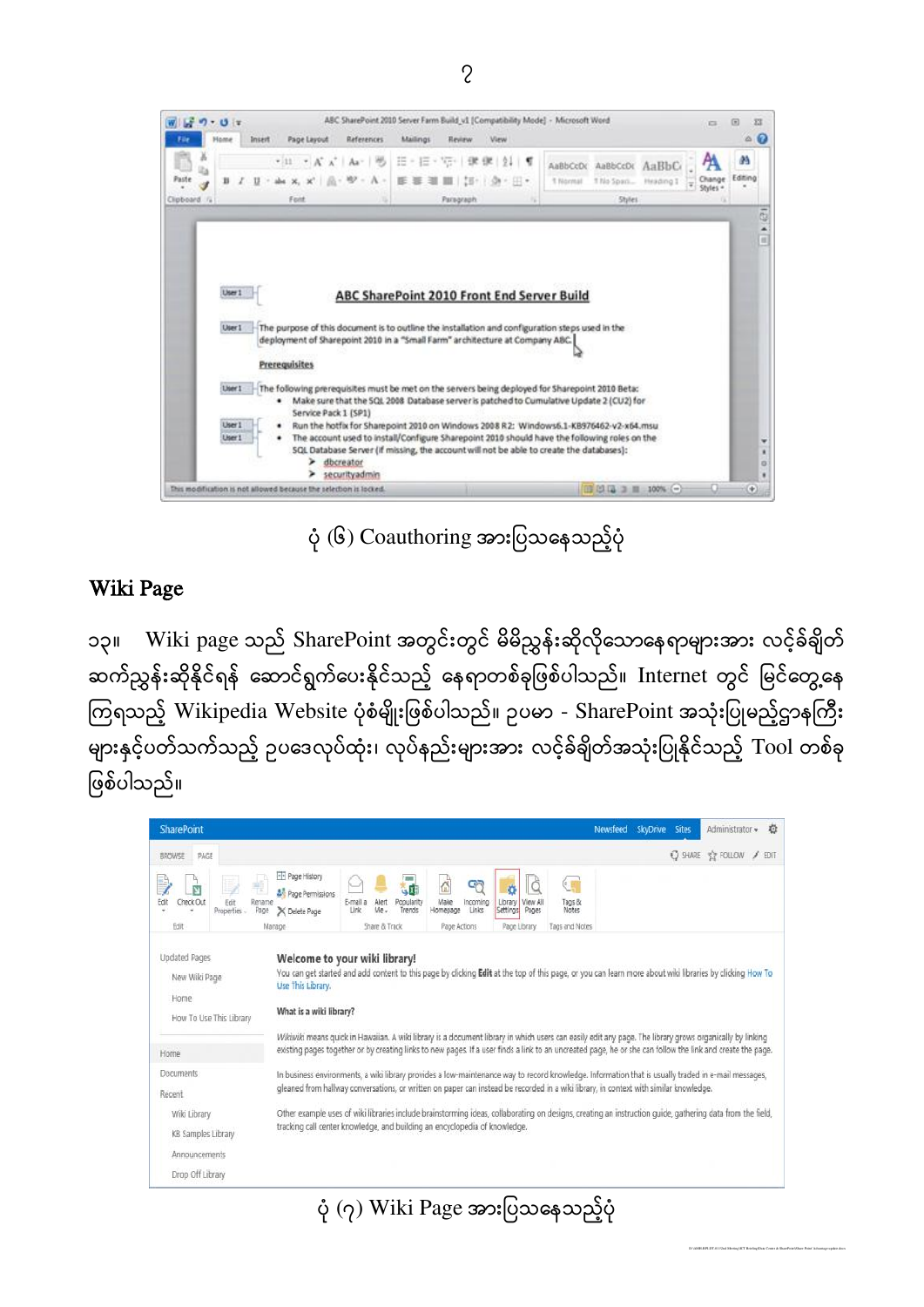#### Alert

၁၄။ Alert သည် SharePoint တွင်မိမိဆောင်ရွက်ထားရှိသည့် Document, Tasks, Calendar အစရှိသည်များကို အခြားသူတစ်ဦးမှဝင်ရောက်ကြည့်ရှုခြင်း၊ ပြင်ဆင်ခြင်းများအတွက် မိမိအား email ဖြင့် Alert ပေးပို့ရန် ဆောင်ရွက်ထားနိုင်သည့်စနစ်တစ်ခုဖြစ်ပါသည်။ ထိုသို့ဆောင်ရွက်ထားခြင်းဖြင့် မိမိ၏ဖိုင်ပါအကြောင်းအရာများအား မသက်ဆိုင်သူများပြုပြင်ပြောင်းလဲပါက အချိန်နှင့်တစ်ပြေးညီ သိရှိနေနိုင်မည်ဖြစ်ပါသည်။



 $\dot{\varphi}$  (၈)  $\dot{\varphi}$  Alert အားပြသနေသည့်ပုံ

#### Calendar

၁၅။ SharePoint ၏အခြားအသုံးဝင်သည့် Function တစ်ခုမှာ Calendar ဖြစ်ပါသည်။ Calendar တွင် အစည်းအဝေးများအား ထည့်သွင်းထားရှိပြီး တစ်ဦးနှင့်တစ်ဦး ဖိတ်ကြားဆောင်ရွက်နိုင်ပါသည်။ ထို့အပြင် Calendar အတွင်း၌ အစည်းအဝေးနှင့်ပတ်သက်သည့် အချက်အလက်အပြည့်အစုံအား ထည့်သွင်းထားရှိနိုင်ပါသည်။ ဉပမာ- အစည်းအဝေးကျင်းပမည့်နေရာ၊ ကျင်းပမည့်အချိန်၊ ရောက်ရှိ ရမည့်အချိန်၊ ယူဆောင်လာရမည့်အချက်အလက်စသဖြင့် ပြည့်စုံစွာဖော်ပြထားရှိနိုင်ပါသည်။ ထို Calendar အား Email မှတစ်ဆင့်ပေးပို့ပါက အစည်းအဝေးတက်ရောက်နိုင်ခြင်းရှိ/မရှိအား တစ်ပါတည်း ဖော်ပြနိုင်ပါသည်။ ထို့အပြင် အစည်းအဝေးပြုလုပ်ရန် လျာထားသည်ဆိုလျှင်လည်း အားလပ်ခြင်း ရှိ/မရှိကို တစ်ပါတည်းဖြည့်သွင်းနိုင်ပါသည်။ အောက်ဖော်ပြပါပုံတွင် အစည်းအဝေးကျင်းပပြုလုပ်မည့်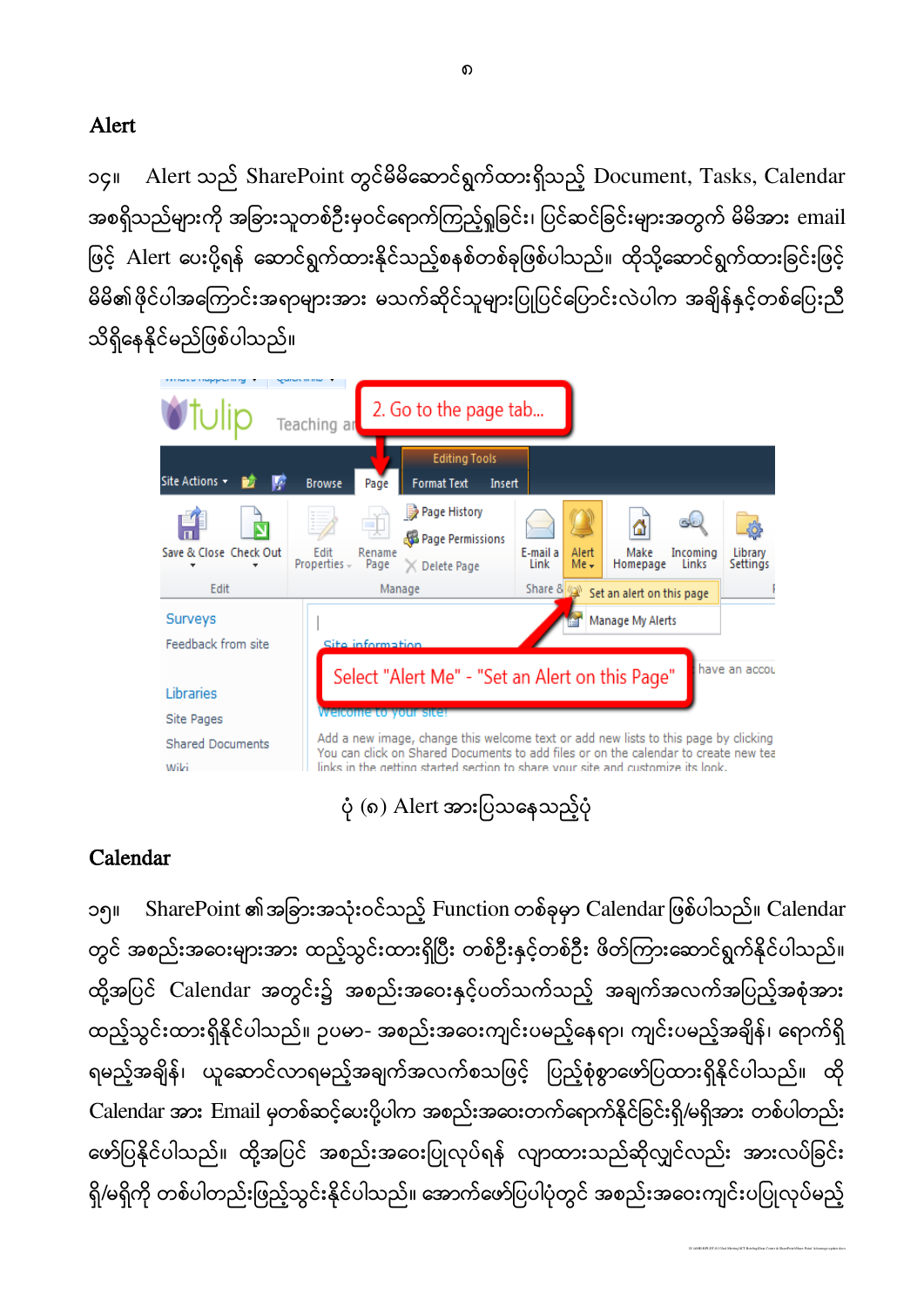ရက်စွဲများအား ထည့်သွင်းထားပြီး၊ အဆိုပါရက်စွဲများတွင် ရှာဖွေကြည့်မည်ဆိုပါက အထက်တွင် ဖော်ပြခဲ့သည့် အချက်အလက်အသေးစိတ်အား ထပ်မံမြင်တွေ့ရမည်ဖြစ်ပါသည်။

| $\circ$ B                                                                                                                                                                                                           |                                                                             | $\mathcal{Q} \times \mathcal{O}$   $S$ > Calendar - Calendar       | $\boldsymbol{\times}$                           |                |                                                            |                                                           | $\mathbf{x}$<br>$\qquad \qquad \Box$<br>$\overline{\phantom{0}}$<br>命 公 @ |
|---------------------------------------------------------------------------------------------------------------------------------------------------------------------------------------------------------------------|-----------------------------------------------------------------------------|--------------------------------------------------------------------|-------------------------------------------------|----------------|------------------------------------------------------------|-----------------------------------------------------------|---------------------------------------------------------------------------|
| <b>SharePoint</b>                                                                                                                                                                                                   |                                                                             |                                                                    |                                                 |                | Newsfeed                                                   | SkyDrive Sites                                            | $\overline{?}$<br>档                                                       |
| CALENDAR<br><b>EVENTS</b><br><b>BROWSE</b>                                                                                                                                                                          |                                                                             |                                                                    |                                                 |                |                                                            |                                                           | C SHARE TO FOLLOW [C]                                                     |
| Version History<br>M.<br>e<br><b>A</b> <sup>2</sup> Event Permissions<br>View<br>$\begin{array}{ll} \mbox{Edit} \\ \mbox{Event} \end{array} \times \mbox{Delete Event}$<br>New<br>Event -<br>Event<br>Manage<br>New | $0^{-5}$<br>▃<br>Attach<br>Alert<br>File<br>$Me -$<br>Actions Share & Track | $\mathbb{R}^n$<br>$G_{1}$<br>Workflows Approve/Reject<br>Workflows | $\epsilon$<br>Tags &<br>Notes<br>Tags and Notes |                |                                                            |                                                           |                                                                           |
| 2014<br>$\mathbb{P}$<br>$\blacktriangleleft$<br>Feb<br>Mar<br>Jan<br>May<br>Jun<br>Apr                                                                                                                              | $\leftrightarrow$ $\leftrightarrow$ April 2014<br>SUNDAY                    | <b>MONDAY</b>                                                      | TUESDAY                                         | WEDNESDAY      | THURSDAY                                                   | FRIDAY                                                    | SATURDAY                                                                  |
| Jul<br>Aug<br>Sep<br>Oct<br>Nov<br><b>Dec</b><br>Today is Monday, April 7, 2014                                                                                                                                     | 30                                                                          | 31                                                                 | $\mathbf{1}$                                    | $\overline{c}$ | $\overline{3}$                                             | $\boldsymbol{A}$<br>10:00 am - 11:00 am<br>Call with Jill | $\overline{\mathbf{5}}$                                                   |
| <b>TH</b> Calendars in View<br>Calendar                                                                                                                                                                             | 6                                                                           | $\overline{7}$                                                     | 8<br><b>Jeff's Birthday</b>                     | $\overline{9}$ | 10                                                         | 11                                                        | 12                                                                        |
| Home<br>Documents<br>Tasks<br>Calendar                                                                                                                                                                              | 13                                                                          | 14                                                                 | 15                                              | 16             | 17                                                         | 18                                                        | 19                                                                        |
| Calendar Meetings<br>Recent<br>Site Contents                                                                                                                                                                        | 20                                                                          | 21                                                                 | 22                                              | 23             | 24<br>2:00 pm - 3:00 pm<br><b>Weekly Jour Flx</b>          | 25                                                        | 26                                                                        |
| $\angle$ EDIT LINKS                                                                                                                                                                                                 | 27                                                                          | 28<br>5:00 pm - 6:00 pm<br>Call with Jane                          | 29                                              | 30             | 1<br>2:00 pm - 3:00 pm<br><b>Weekly Jour Flx</b><br>$+Add$ | $\overline{c}$                                            | 3                                                                         |
|                                                                                                                                                                                                                     |                                                                             |                                                                    |                                                 |                |                                                            |                                                           |                                                                           |

 $\dot{\varphi}$  (၉)  $C$ alendar အားပြသနေသည့်ပုံ

# အခြားရရှိနိုင်သည့်ဝန်ဆောင်မှုများ

၁၆။ Microsoft SharePoint အသုံးပြုခြင်းဖြင့် အထက်ပါအကျိုးကျေးဇူးများအပြင် Permission Tool သည် အသုံးပြုသည့် User များအား လုပ်ပိုင်ခွင့်များကို ကန့်သတ်ထိန်းချုပ်ထားနိုင်ပါသည်။ ဉပမာ - Administrator ၊ Moderator ၊ Editor ၊ Normal User စသဖြင့် ခွဲခြားထားနိုင်ပါသည်။ ထို့အပြင် Website ပုံစံဆောင်ရွက်နိုင်သည့် Web Part Page များ၊ Library များ၊ List များလည်း ထည့်သွင်းအသုံးပြုနိုင်ပါသည်။ ဓာတ်ပုံနှင့်ဗီဒီယိုများအား Gallery ပုံစံဖြင့် ထိန်းသိမ်းထားနိုင် ပါသည်။ SharePoint အတွင်း လျင်မြန်လွယ်ကူစွာ သွားလာနိုင်ရေးအတွက် Quick Link များ၊ Promoted Link များလည်း ထည့်သွင်းအသုံးပြုနိုင်ပါသည်။ လူသုံးများသည့် Function တစ်ခုမှာ မိမိ SharePoint အတွင်း ရှာဖွေလိုသည့်အချက်အလက်အား လျင်မြန်စွာရှာဖွေနိုင်သည့် Search  $F$ unction ဖြစ်ပါသည်။

# နိဂုံး

၁၇။ လွှတ်တော်(၃)ရပ်လုံးတွင် အကောင်အထည်ဖော်ဆောင်ရွက်လျက်ရှိသည့် e-parliament စနစ် တွင် တည်ဆောက်ရသောရည်ရွယ်ချက်များ၊ ပါဝင်ထည့်သွင်းတည်ဆောက်ထားသောစနစ်များနှင့် ထည့်သွင်းထားသောအချက်အလက်များ၊ ထိန်းသိမ်းဆောင်ရွက်ရမည့်နည်းစနစ်များအား လွှတ်တော် ကိုယ်စားလှယ်များနှင့်ဝန်ထမ်းများ ဗဟုသုတရရှိစေရန်အတွက်လည်းကောင်း၊ နားလည်သိရှိ အသုံး ပြုရာတွင် ချောမွေ့စေရန်အတွက်လည်းကောင်း ဤစာတမ်းတိုအား ပြုစုထုတ်ဝေရခြင်းဖြစ်ပါသည်။